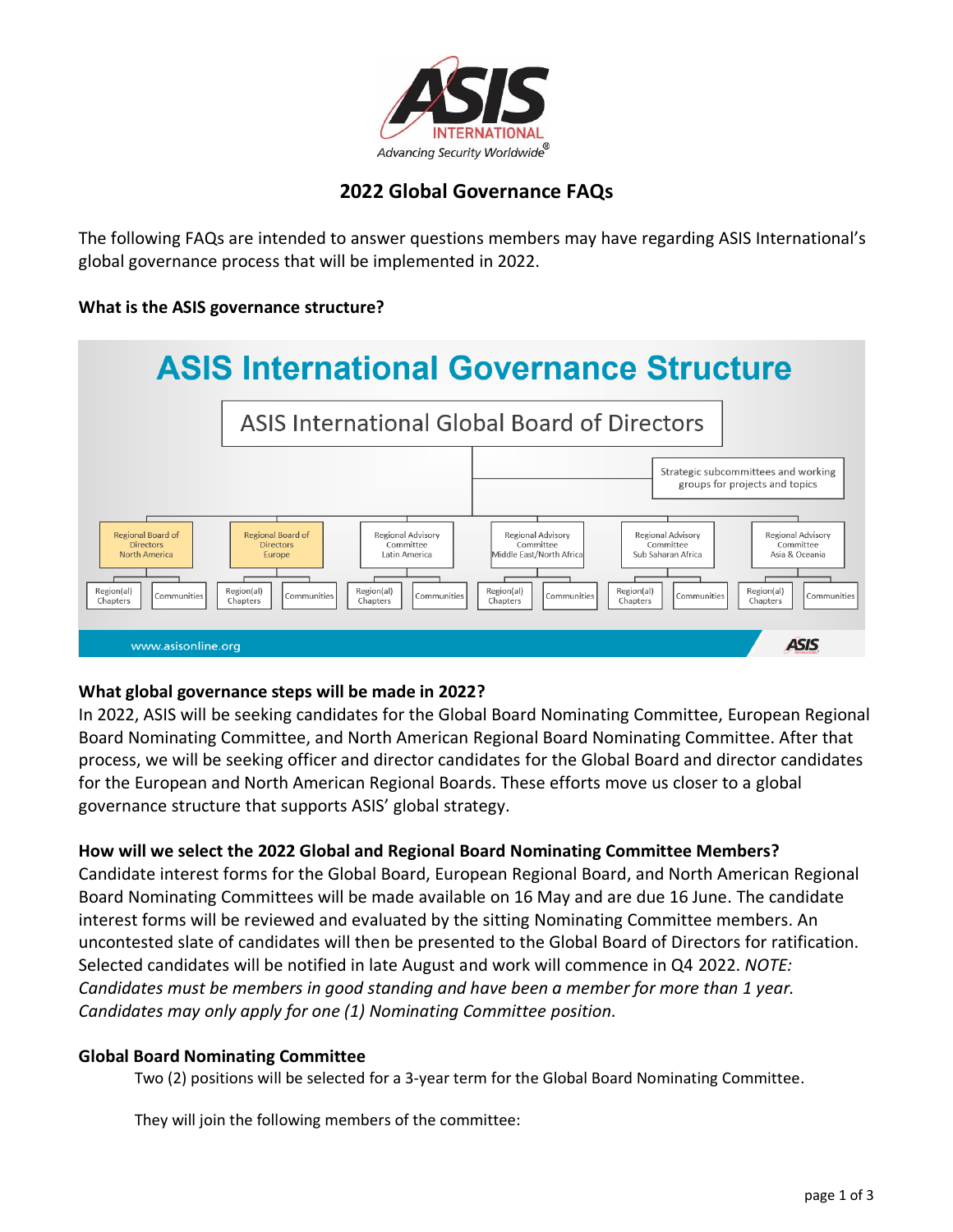- John Petruzzi, Jr. CPP, Chair
- Brian J. Allen, CPP, Director Member
- Pablo Colombres, CPP, Director Member
- Axel Petri, Director Member
- Werner J. Cooreman, CPP, PSP, At-Large Member
- Peter J. O'Neil, FASAE, CAE, Ex-Officio Nonvoting

#### **European Regional Board Nominating Committee**

Three (3) positions will be selected to serve on the European Regional Board Nominating Committee for staggered terms. One (1) candidate will serve a 1-year term, one (1) candidate will serve a 2-year term, and one (1) candidate will serve a 3-year term.

They will join the following members on the committee:

- Eric Davoine, CPP, Chair
- Russell Penny, CPP, Member
- Feride Yildirim, CPP, Member

### **North American Regional Board Nominating Committee**

Three (3) positions will be selected to serve on the North American Regional Board Nominating Committee for staggered terms. One (1) candidate will serve a 1-year term, one (1) candidate will serve a 2-year term, and one (1) candidate will serve a 3-year term.

They will join the following members on the committee:

- Jason Caissie, CPP, PCI, PSP, Chair
- Lisa Terry, CPP, Member
- Bob Johnson, CPP, Member

# **How will we select the 2023 Global Board Officer and Director Candidates and Regional Board Officer and Director Candidates?**

Candidate interest forms for the Global Board, European Regional Board, and North American Regional Board will be made available on 29 July and are due 1 September. The candidate interest forms will be reviewed and evaluated by the appropriate Nominating Committee. An uncontested slate of candidates will then be presented to the Global Board of Directors for ratification. Selected candidates will be notified in late November. *NOTE: Candidates must be members in good standing and have been a member for more than 1 year. Candidates may only apply for one (1) Board position.*

# **Global Board of Directors**

One (1) officer position will be selected for a 1-year term for secretary/treasurer of the Global Board of Directors. The officer position must be chosen from sitting director members.

One (1) officer position will be selected for a 1-year term for president-elect of the Global Board of Directors. The officer position must be chosen from sitting director members.

Two (2) director positions will be selected for a 3-year term for the Global Board of Directors.

#### **European Regional Board of Directors**